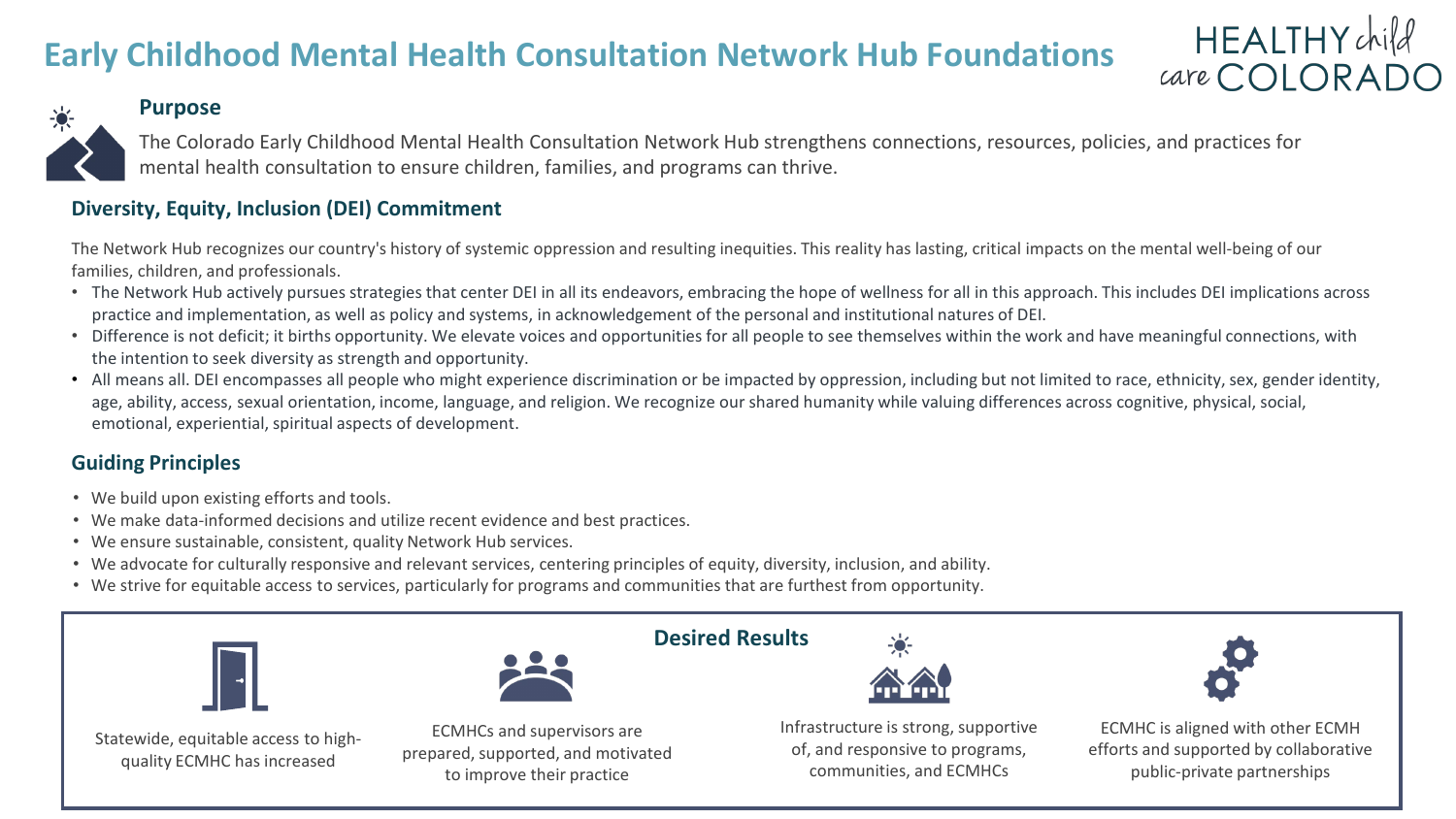### **ECMHC Network Hub Core Functions**

# HEALTHYchild  $care$  COI ORADO

### **Engagement & Support**



We support consultants to understand their role and the broader landscape, connect with their peers, provide tools, and share timely and relevant information. We are responsive to the needs of the network and focus on developing relationships.

### **Learning & Implementation**



We guide the ongoing learning and knowledge acquisition of the network to ensure high-quality and equitable consultative services.

#### **Leadership & Advocacy**



We focus on developing diverse leaders, convening a leadership structure, and building bridges between national, state, and local levels. We monitor and catalyze policy and advocacy efforts to advance consultative roles, health equity, and early childhood.



Our Network Hubs support various consultative roles and focus on strengthening connections, resources, policies, and practices to support high-quality consultation and ensure children, families, and programs thrive.